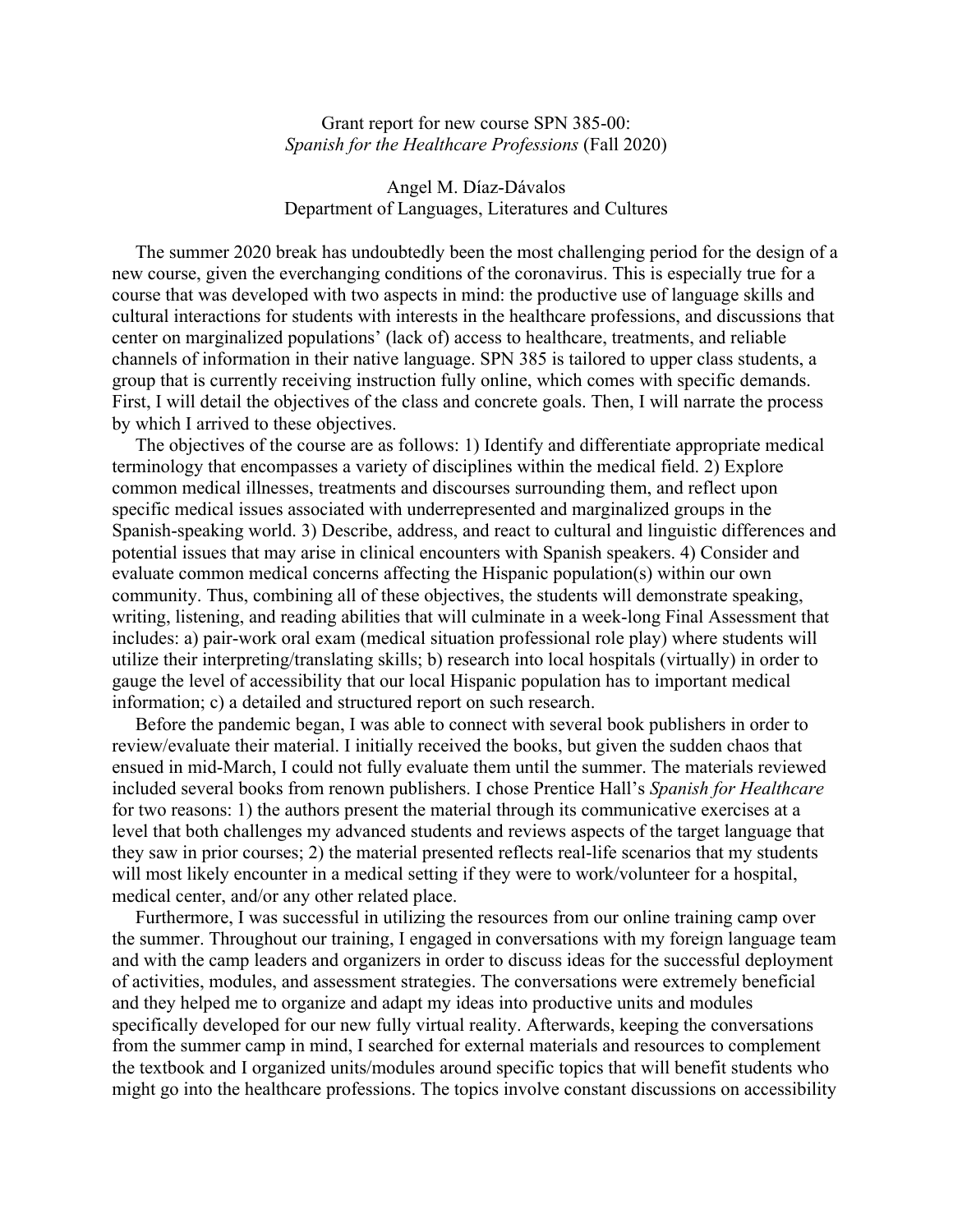issues within the healthcare industry for traditionally marginalized and underrepresented populations (i.e., the Hispanic population in the U.S., the LGBTQ community, etc.). Moreover, these modules are designed with multimodality in mind. Discussing such communities will involve going beyond the text to compare access to healthcare in the U.S. and regions of Latin America or Spain through a combination of short films, Spanish language podcast episodes, recent news articles, online platforms for discussion and collaboration (i.e., VoiceThread), and student-led discussions over synchronous sessions on Zoom. The course is 100% synchronous but offers flexibility for students affected by issues related to the current pandemic.

 Additionally, given that many hospitals have paused new volunteering opportunities, I am providing my students with a platform to engage with guest speakers from varied backgrounds and fields of expertise. My students will thus engage with Dr. Pongan (Temple University, professor and translator/interpreter for *Doctors of the Americas*), Dr. Ramírez (professor and nutritionist at the Autonomous University of Baja California, Mexico), and, given the importance and immediacy of public health, I was able to reach out to Dr. Bachynski (Muhlenberg College, professor and author, Public Health Program) so that my students –some of them in the Public Health Program–, can see how relevant their language interests are to medical issues and discussions at large. My aim is to give them a platform to make intellectual connections between their many academic passions.

 In future semesters, I plan to redesign the final assessment/project so that students have the opportunity to do an in-person visit to hospitals and/or interviews with local health experts regarding accessibility issues for our Hispanic population. Additionally, I would like to personally invite my guest speakers to campus, once this is possible. Furthermore, I would like to consider the possibility of reaching out to the Muhlenberg Public Health Program in order to discuss a collaborative project between students in SPN 385 and students in courses at such program.

 Finally, attached to this report please find my course Syllabus, which includes the specific guest speakers' dates and topics, as well as a reading list of the material that we will be covering throughout the term. I have attached as well a document detailing the formal Presentations, a very important component of my course. Please let me know if you need anything else. I appreciate the financial help from the Provost's Office to develop a course that will surely be of relevance to our students in the next semesters. Thank you.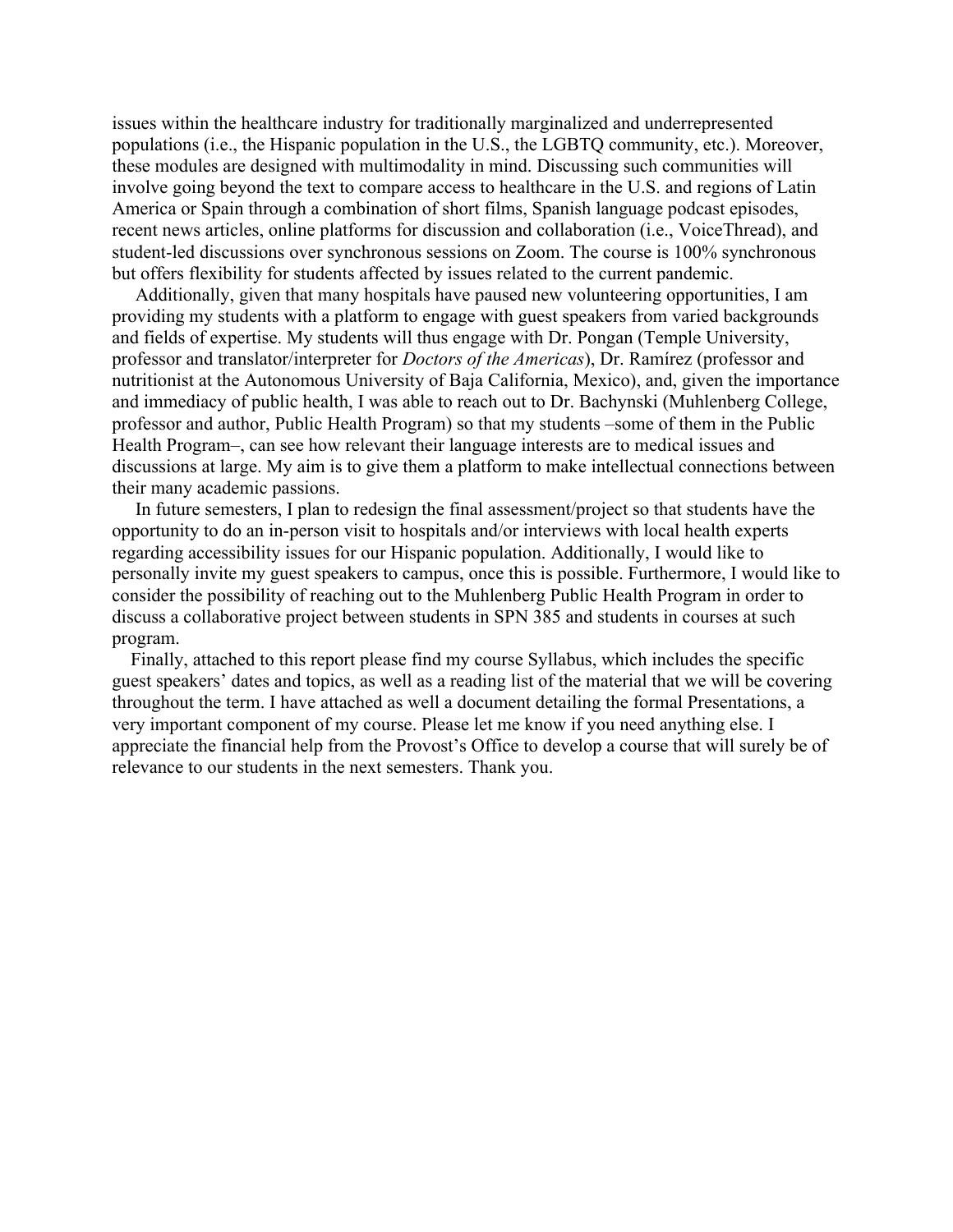#### Reading List for SPN 385 *Spanish for the Healthcare Professions*

#### Angel M. Díaz-Dávalos Department of Languages, Literatures and Cultures

### Book:

1) *Spanish for Health Care* (Prentice Hall, 2nd Ed.) – 9 chapters.

### Web Articles:

Several Spanish-language articles from the following medical websites (all are either .gov or .org sites):

- 1) Medline Plus 10+ articles
- 2) Federal Drug Administration 2 articles
- 3) American Addiction Centers 2 articles
- 4) Kids Health 4 articles
- 5) National LGBT Health Education Center 2 articles
- 6) Cancer (.org) 2 articles
- 7) National Center for Complementary and Integrative Health 5 articles
- 8) Minority Health (Spanish Office of Minority Health) 10+ articles
- 9) Centers for Disease Control and Prevention 10+ articles

#### Films and videos:

- 1) *¿Cuál es la diferencia?* (Colectivo Ovejas Negras, Uruguay, 2012).
- 2) *Midnight Family* (Luke Lorentzen, Mexico, 2019)
- 3) Short educational and/or cultural videos from YouTube (10+ videos)

#### Podcasts:

- 1) *Radio Ambulante* (National Public Radio Spanish language podcast) 2 hour-long episodes
	- a) "Together from Afar" (Covid-19 in Perú/Spain)
	- b) "Mais médicos" (Cuban doctors around the world)
- 2) *El hilo* (Spanish language podcast by Radio Ambulante Estudios) 1 hour-long episode a) "'Do it yourself', edición coronavirus" (Covid-19 containment efforts throughout Latin America)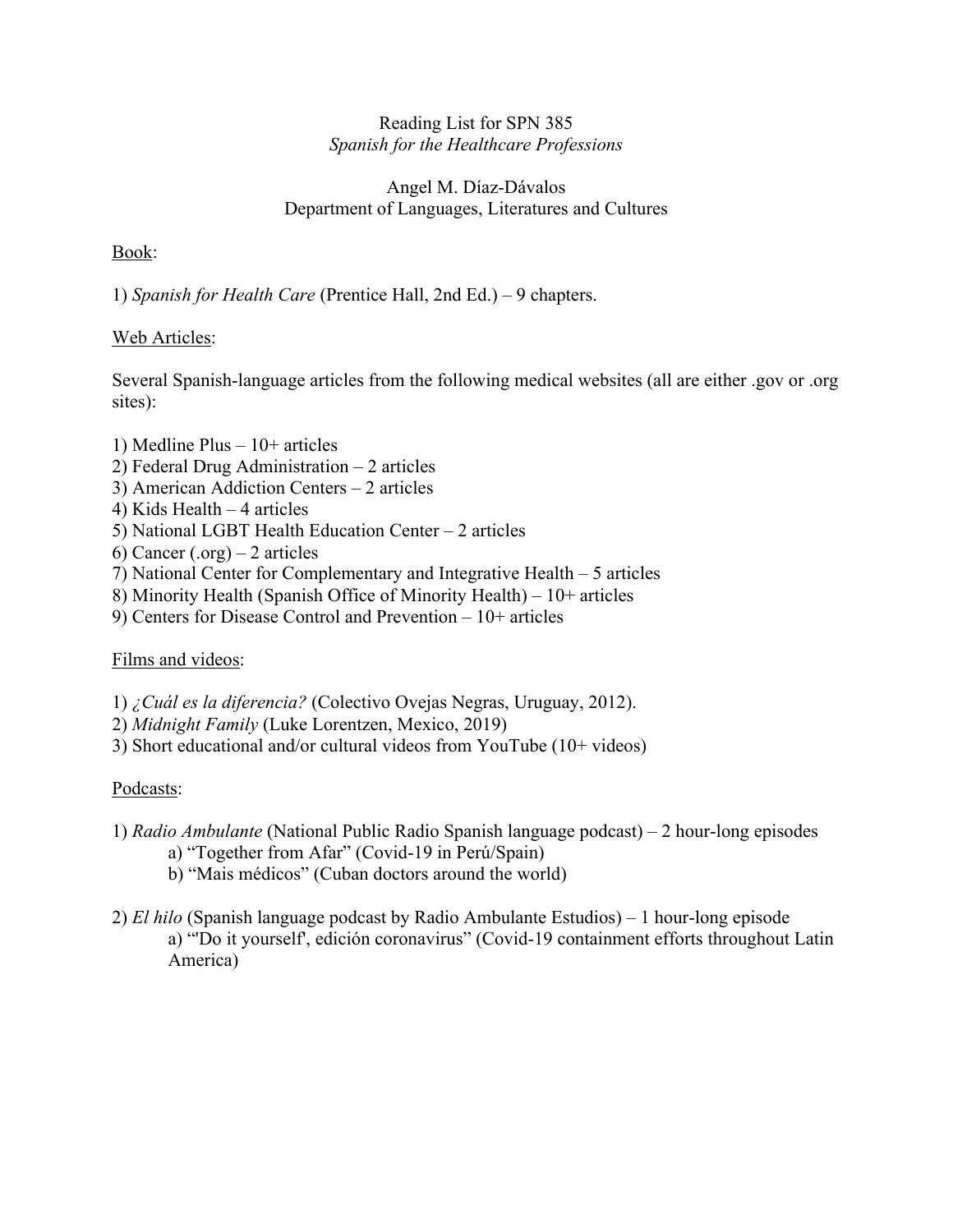# **MUHLENBERG COLLEGE DEPARTMENT OF LANGUAGES, LITERATURES AND CULTURES**

**Spanish 385 – Spanish for the Healthcare Professions (Online)** Fall 2020

**Instructor**: Angel M. Díaz-Dávalos **Meeting Time & Modality**: M & W 2:00 – 3:15 p.m. – Online, via Zoom **Office Hours via Zoom**: Mon 10:00 –11:00 a.m., Wed. 9:00 – 10:00 am & Friday 8:00 – 9:00 a.m., and/or by appointment **E-mail**: angeldiaz-davalos@muhlenberg.edu

# **Course Description**

*Disculpe doctora, ¿habla español?* (*Excuse me Dr., do you speak Spanish?*) Immersing ourselves in another culture's language is a meaningful way to break linguistic and cultural barriers, and to bring distinct people to understand each other in order to accomplish a common goal. But what if we needed very specific knowledge to successfully break such barriers? In this course we will explore professional medical terminology, practices, and cross-cultural perspectives within the healthcare industry throughout the Spanish-speaking world and the Hispanic population in the US. We will acquire the proper communicative, interpersonal, and presentational skills necessary to work as interpreters/translators in careers related to the field of medicine, such as nursing, social work, and mental health. We will also learn to critically analyze cultural attitudes which are vital to understand healthcare-related practices and other professional medical endeavors in Spanish-speaking contexts. We will specifically engage with relevant textual and audiovisual material in order to apply professional, linguistic, and cultural knowledge to real-life case studies, such as providing health services to a Spanish speaker, guiding medical encounters across cultures, and practicing interpreting/translating skills in doctor-nurse-patient settings. Discussions with medical professionals will provide us with numerous possibilities for using our linguistic and cultural repertoire of the Spanish-speaking world beyond the classroom. This class is taught in Spanish, with the exception of instances where translating/interpreting skills are used.

Prerequisite(s): SPN 301 - Spanish Conversation & Composition.

# **The Department of Languages, Literatures, and Cultures has developed the following broad learning goals for our language students:**

1. Students will recognize and use the writing systems, vocabulary, and grammatical structures of a second language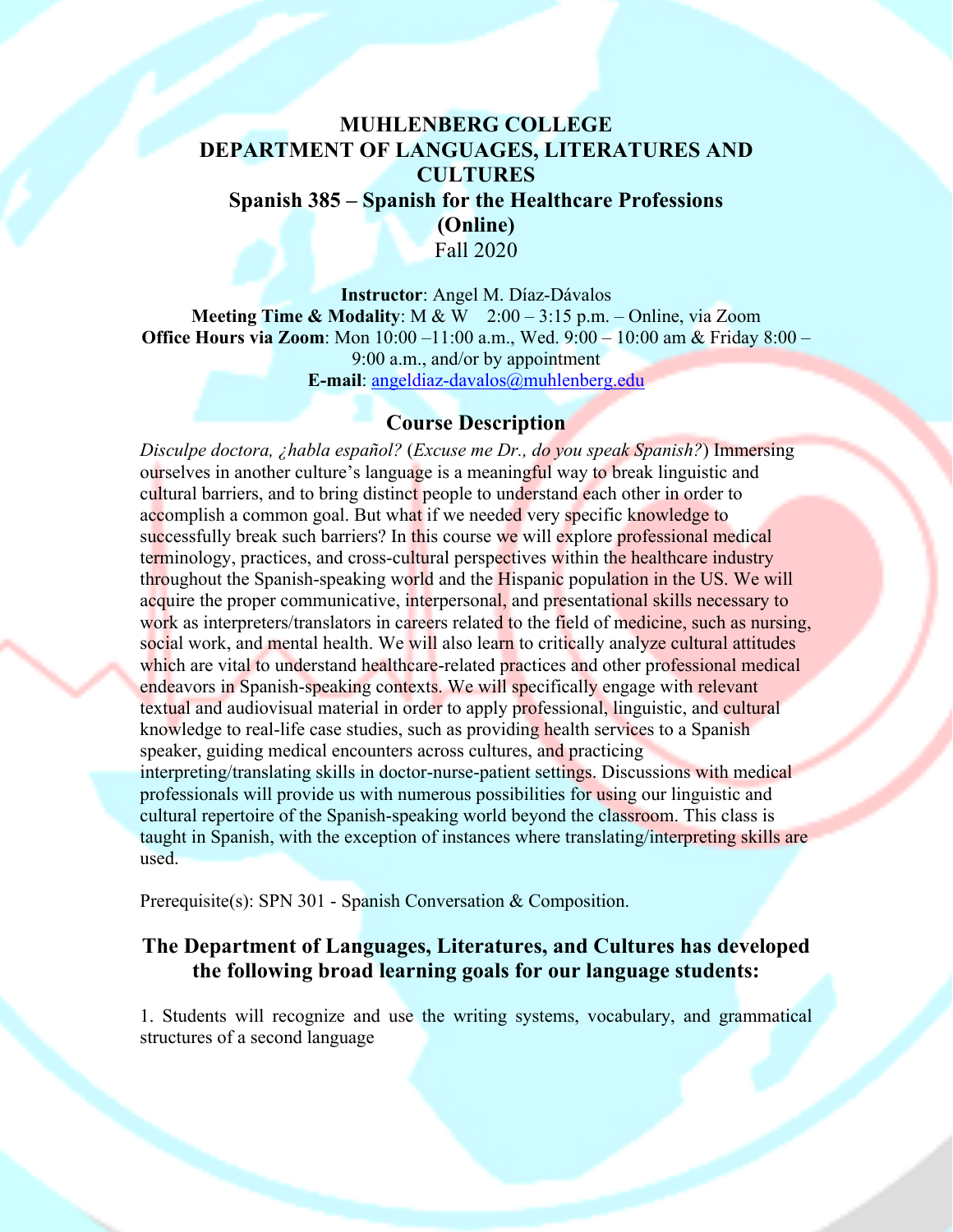2. Students will demonstrate the ability to interact with our multilingual world in a variety of situations and cultural contexts, listening, reading, writing, speaking, and understanding a second language at the novice level as defined by the ACTFL standards

3. Students will contrast their cultural preconceptions and ways of knowing with those of a second language's culture

4. Students will gain knowledge that challenges their cultural preconceptions and ways of knowing, which will develop their capacity for equitable cultural interactions and their ability to act as responsible global citizens

# **Learning Objectives**

In this course students will:

1. Identify and differentiate appropriate medical terminology that encompasses a variety of disciplines within the medical field.

2. Explore medical concepts and illnesses, and evaluate and reflect upon specific medical issues associated with underrepresented and marginalized groups in the Spanish-speaking world.

3. Describe, address, and react to cultural and linguistic differences and potential issues that may arise in clinical encounters with Spanish speakers.

4. Consider and interpret common medical concerns affecting the Hispanic population within our own community.

# **Required Textbook**

Rush, Patricia & Patricia Houston. *Spanish for Healthcare*. 2nd Edition. Upper Saddle River, NJ: Prentice Hall, 2011.

Useful websites: Spanish dictionary in Spanish: Real academia española: http://www.rae.es/ Spanish-English / English-Spanish dictionaries: http://www.wordreference.com/ http://www.wordmagicsoft.com/dictionary/tools/index.php How to type Spanish accents: http://www.studyspanish.com/accents/typing.htm News and media in Spanish: Radio Ambulate Podcasts: http://radioambulante.org El Pais: http://elpais.com Radio Televisión Española: http://www.tve.es/ El Universal (México): http://www.eluniversal.com.mx/noticias.html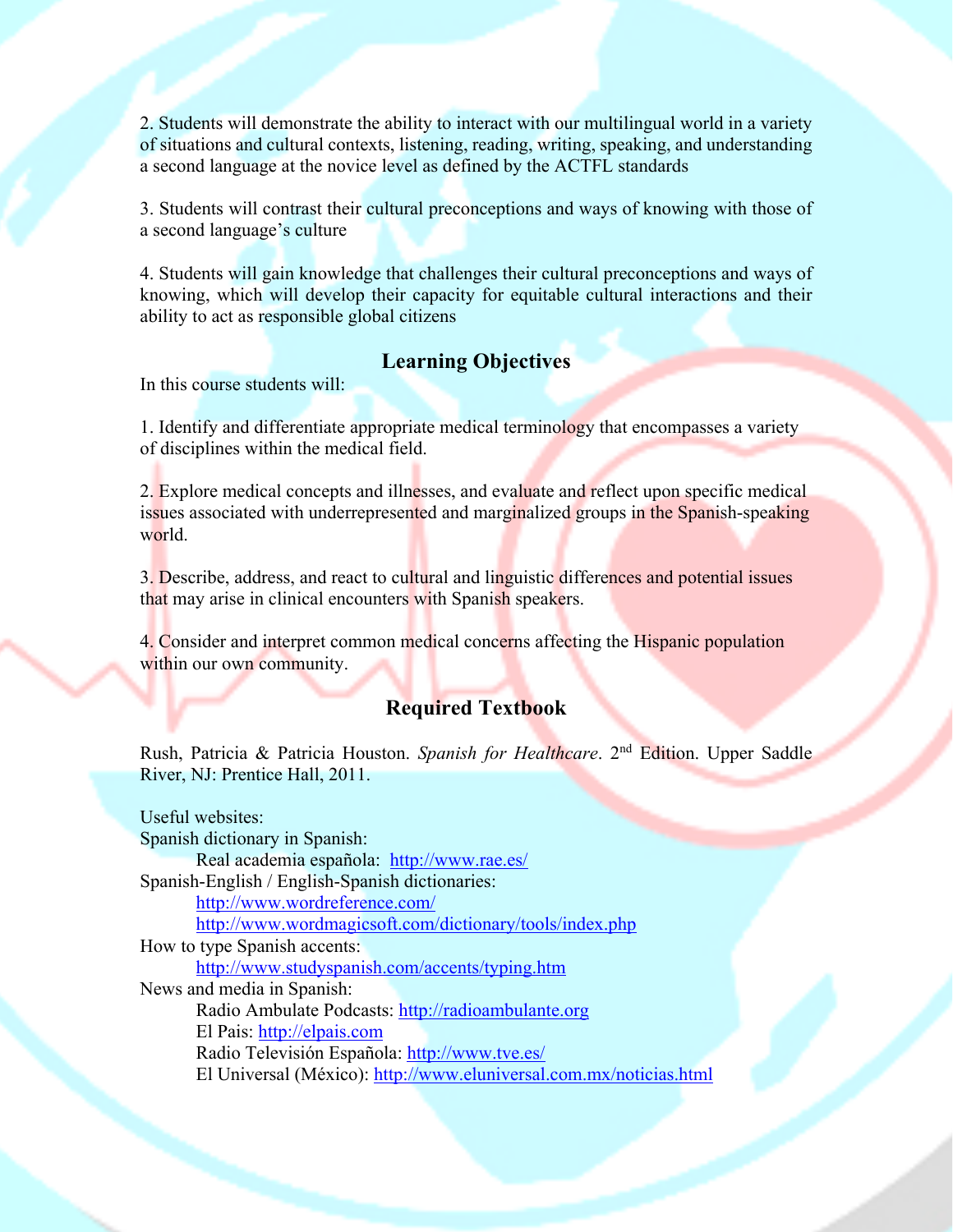#### **Policies and Procedures**

**How can I get technical support?** If you are experiencing any other technical issues, please let the Office of Information Technology know as soon as possible, so that they can assist you.

To initiate a support request online: Visit servicedesk.muhlenberg.edu/HEAT (portal login required). Click on the Service Catalog Report an Issue Once an Incident has been created, you may check the status by clicking on "My

items"

If you want to drop the Service Desk a note or suggestion or if you're unable to login: Report an Issue (no login required) Email helpdesk@muhlenberg.edu Call 484-664-3566

**Academic Integrity (Please ask your instructor about how these specific instructions have changed due to COVID-19):** You are responsible for understanding and abiding by the Academic Integrity Code as explained in the Student Handbook and available online at http://www.muhlenberg.edu/main/aboutus/dean-academic/integrity/. When you turn in any assignment that will be given a grade (such as a composition or written homework assignment), please write *Afirmo que he seguido el Código de Integridad Académica en este trabajo* and sign your name. This indicates that you affirm that you did not receive any help and that the assignment is entirely your own work.

**Tutoring Assistance:** The Academic Resource Center provides free tutors as part of its Peer Tutoring Program. These are trained student tutors with expertise in language acquisition who can help you make your work an effective learning experience. Tutors are available for individual and group tutoring sessions for one hour per week throughout the semester. Please do not hesitate to take advantage of such assistance should you feel it would be helpful. Tutors are trained to help you with the course but may not proofread or correct any work turned in for a grade. Pick up the "Request for a Tutor" form in the Academic Resource Center, located across from the Berg Bookstore in the lower level of Seegers Union. The form is to be filled out by you and signed by your instructor.

**Learning needs and testing accommodation (Please ask your instructor about how these specific instructions have changed due to COVID-19):** Students with disabilities requesting classroom or course accommodations must complete a multi-faceted determination process through the Office of Disability Services prior to the development and implementation of accommodations, auxiliary aids, and services. Each Accommodation Plan is individually and collaboratively developed between the student and the Office of Disability Services. If you have not already done so, please contact the Office of Disability Services to have a dialogue regarding your academic needs and the recommended accommodations, auxiliary aides, and services. Please contact Pamela Moschini, Director of Disability Services, David Hallowell, Assistant Dean for Academic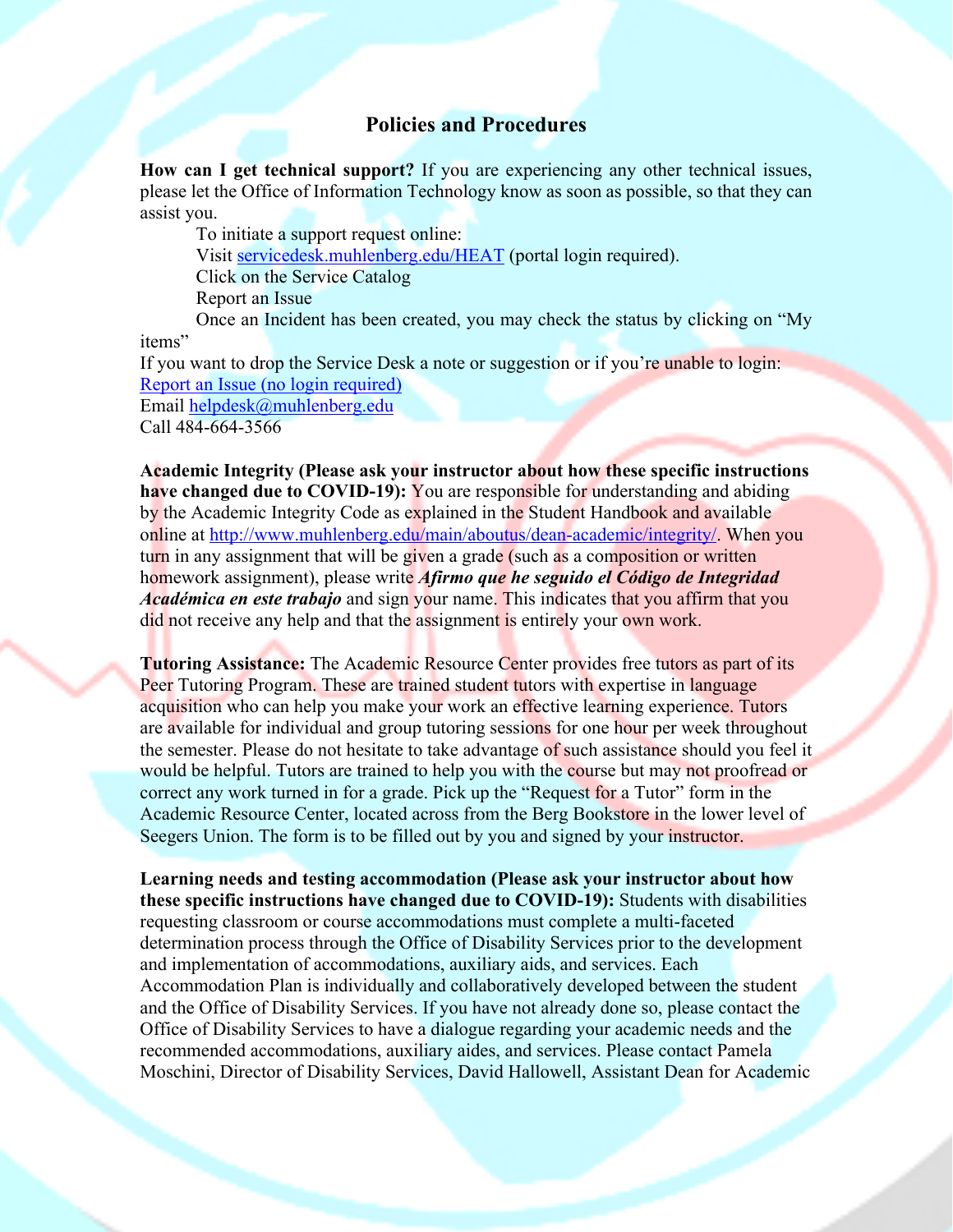Support and Disability Services, or your instructor if you have general questions about accommodations or testing policies.

Requests for testing accommodation for students with documented disabilities must be made a week before an upcoming test. I would ask that you make arrangements to take your tests in the Accommodated Testing Suite in the Office of Disability Services in Seegers. Limited space availability requires testing appointments to be made well in advance. You must schedule your own appointment for extra testing time through the Office of Disability Services and complete the student section of the Proctored and Accommodated Testing Form, which you will bring to me to sign before you take the test.

If you wish to improve your performance, please come see me. I can often suggest strategies that will help reduce your anxiety, depending upon your difficulties and learning needs.

Students who seem to be struggling at midterm may be notified by the Dean, in order to avoid poor performance at the end of the semester. I will let you know before I contact the Dean, to see if there is perhaps something that we can do to improve your performance.

**Financial hardship and basic needs:** If you are experiencing financial hardship, have difficulty affording groceries or accessing sufficient food to eat every day or do not have a safe and stable place to live, and believe this may affect your performance in this course, I would urge you to contact our CARE Team through the Dean of Students Office for support. Their website is www.muhlenberg.edu/main/aboutus/deanst/careteam/. You may also discuss your concerns with me if you are comfortable doing so.

**Study Abroad/Major/Minor (Please ask your instructor about how these specific instructions have changed due to COVID-19):** You can complete your language requirement --or pursue further study in Spanish, even at the beginning level-- in a variety of programs abroad. Muhlenberg's MILA courses—semester-long courses paired with short-term study abroad experiences—include programs in Costa Rica, Cuba, and Panamá. If you are thinking about pursuing a major or minor in Spanish, ask about your options. Study abroad is a key component of the Spanish major/minor and can often be combined with other major/minor programs; there are summer and semester-long programs in Latin America, the Caribbean, and Spain offering courses across the curriculum in Spanish. Consult your instructor or the Office of Study Abroad for more details.

#### **Course Requirements**

**In-class Participation & Role-play activities**: Synchronous class time will probably be one of the most important aspects of the class, because we will want to rely on each other for community. The class will be conducted in Spanish and will be devoted to discussion of the material assigned for the day. Additionally, we will frequently have 'role-playing' activities, in which our interpreting/translating skills will come in handy and, therefore,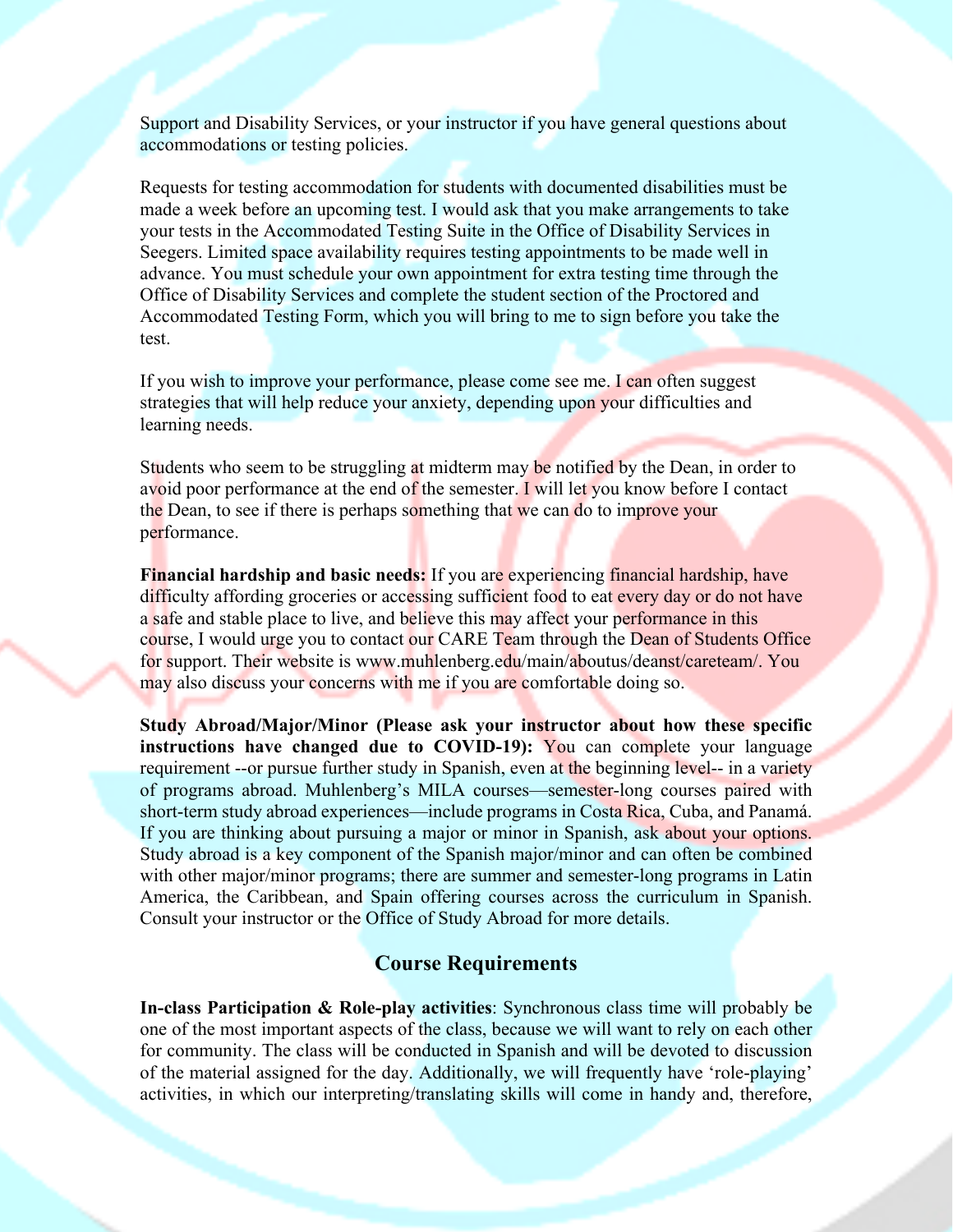both English and Spanish will be used. Sometimes the readings or activities will come from the text, and other times the assignments will come from external sources, so please have your book and/or the readings available during class time. Role-play activities are meant for students to practice interpreting/translating skills for a particular set of medical vocabulary viewed in class. Frequently, you will go into groups, or work in pairs with a specific topic that will be announced before hand; you and your group/partner will practice as if it were a real medical situation, and you will present it to the rest of your peers, in order to receive positive feedback. Given the uncertainties of the current situation, you are allowed to have up to 3 absences from synchronous online sessions. If medical reasons or family emergencies require additional absences, please let me know in advance and inform the Dean of Academic Life. Finally, please keep in mind that meaningful participation is more than just being present: you are expected to engage with your classmates, instructor, and the material. This includes participating by using the interactive tools, showing your knowledge, understanding, and application of the material studied by actively contributing during group activities, and contributing frequently to class discussions with thoughtful questions and relevant responses.

**Weekly Homework**: Your Homework grade is based on your timely completion of the assignments, which will be submitted through Canvas as Word assignments. Weekly assignments might include parts from the textbook material (especially grammar-based exercises), and open-ended questions from external brief readings.

**Quizzes**: There will be occasional, brief quizzes based on assigned readings or activities. More information on each quiz will be provided a week before you take it. See calendar below

**VoiceThread Discussions (Class & Group): Your instructor will show you/give you** instructions on how to use VoiceThread (video platform) at the beginning of the semester. There are two types of VT assignments:

1) Bi-weekly questions (Whole Class). I will begin the VT asking you a question (from the readings or the external materials) and you will answer and then ask a different (but relevant) question for your next peer. Your response will be about 1 minute long and it will end with your question for the next student. While it is not necessary to watch each and every single response that comes before you, please watch/listen at least 2-3 comments before yours, so that you can get an idea of where the discussion comes from/where it is headed.

2) Weekly Group conversations (small groups). I will divide you into groups (rotated periodically) and give you some instructions on a topic to consider for conversation. I will, again, post the first VT, and your VT title will have your group's name on it, so you'll know who is in your team and where to go post your dialogue. Then, you can talk to the members of your group asynchronously throughout the week, making thoughtful comments about the week's topic. This means at least 3-4 comments per person (in a week).

**Oral Presentation and VoiceThread Comments**: There are two parts to this grade and detailed instructions will be provided later. 1) Presentation: you will choose a medical topic (illness, treatment, etc.) and a geographical area of your choice (a Spanish speaking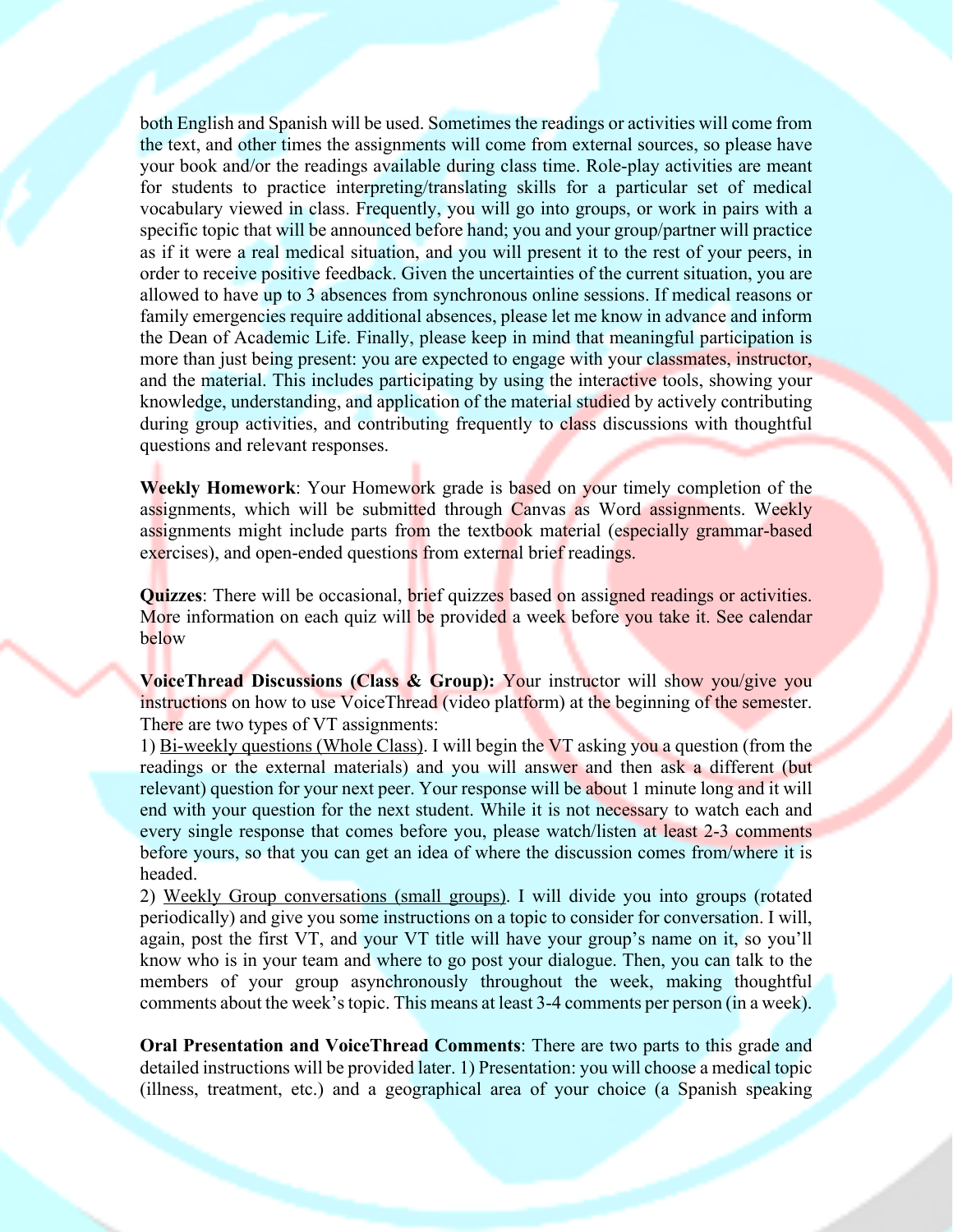country, a US region with noticeable Hispanic population, a specific region within a Spanish-speaking country, etc.). The presentation will be done on VT and will be uploaded, by Week 15, to a particular module that you will have on Canvas, with your name on it. 2) After your presentation is uploaded, you must then watch all of your peers' presentations and add a 1-minute insightful video-comment with certain specifications that will be later provided.

**Midterm/Final Assessments**: These assessments will be multimodal projects that will positively challenge your ability to use the listening, speaking, writing, and reading skills learned through the semester. These will be conducted at two specific points in time: Week 8 (Midterm) and Finals Week (Final). The assessments are week-long projects that will include an oral exam, a brief written test with open-ended questions on the chapters and external materials, and a brief research section (a report) about a local, national, and/or international cultural issue relevant to the healthcare industry. More detailed information and instructions on each will be provided later on Canvas.

# **Grading and Evaluation**

| In-class Participation & Role-play activities     | 20%    |
|---------------------------------------------------|--------|
| Weekly Homework                                   | 15%    |
| Quizzes                                           | 10%    |
| Voice Thread Discussions (Class & Group)          | 15%    |
| Midterm Assessment                                | 15%    |
| <b>Final Assessment</b>                           | 15%    |
| <b>Oral Presentation and VoiceThread Comments</b> | $10\%$ |
|                                                   |        |

Total: 100%

# **Calendar**

Please keep in mind that the current situation might force us to make adjustments to materials, dates, and/or Guest Speakers.

| Semana 1 (agosto)                 | Introducción: Disculpe doctora, ¿habla español?                                 |
|-----------------------------------|---------------------------------------------------------------------------------|
| Lunes 24                          | Introducción al curso                                                           |
| Miércoles 26                      | Para Comenzar ("¡Por aquí, por favor!") & Lección 1<br>("Una visita al médico") |
| Semana 2 (agosto &<br>septiembre) | $\zeta$ Cuál es su historial médico?                                            |
| Lunes 31 de agosto                | Lección 1 ("Una visita al médico") & Lección 2 ("El<br>cuerpo humano")          |
| Miércoles 2 de septiembre         | Lección 2 ("El cuerpo humano")                                                  |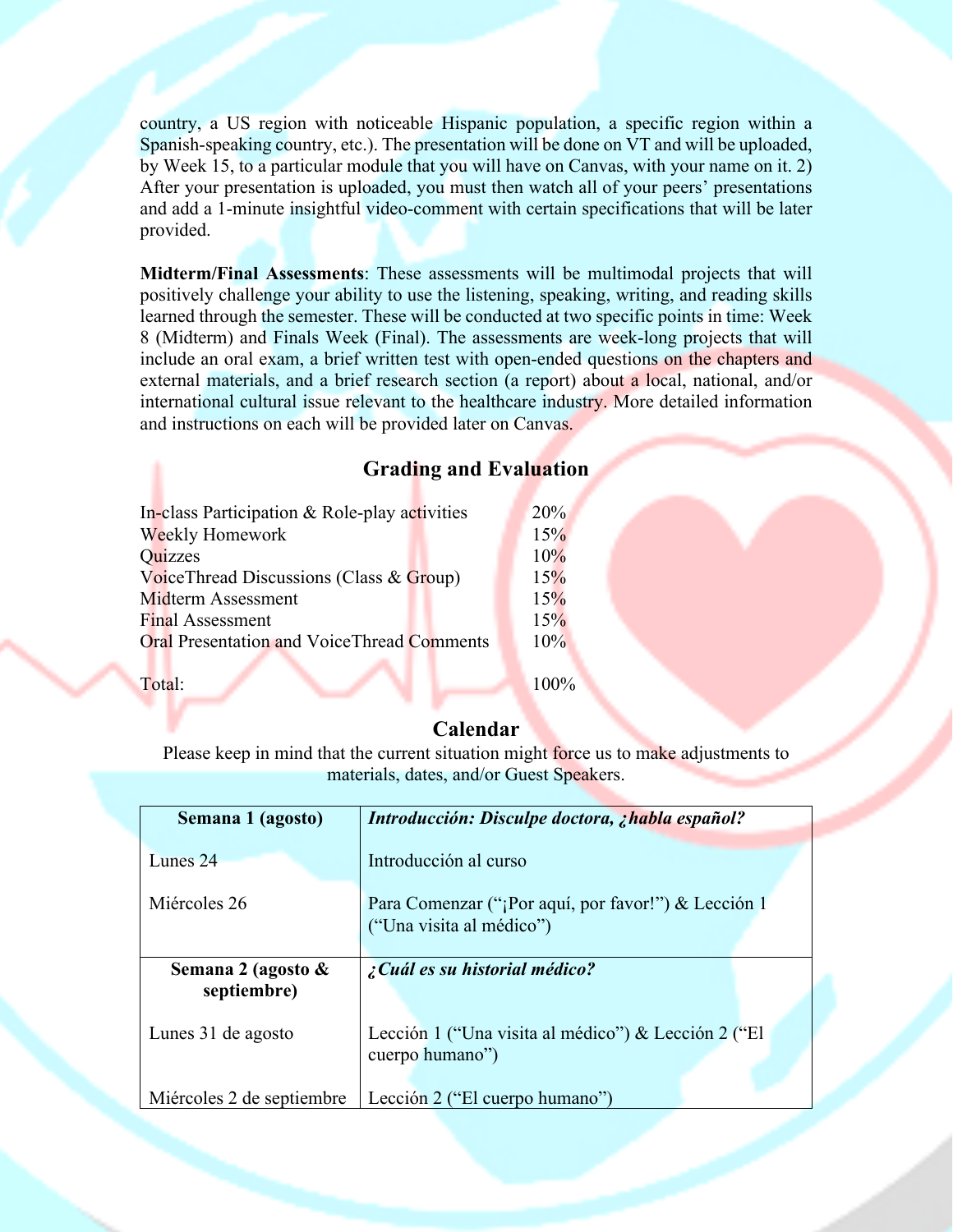| Semana 3 (septiembre) | Dígame señora, ¿qué le duele?                                                                                 |
|-----------------------|---------------------------------------------------------------------------------------------------------------|
| Lunes <sub>7</sub>    | Lección 2 ("El cuerpo humano") & Lección 3 ("Las<br>dolencias")                                               |
| Miércoles 9           | Lección 3 ("Las dolencias") & Prueba breve #1:                                                                |
|                       | Lecciones $1 & 2$                                                                                             |
| Semana 4 (septiembre) | Las enfermedades de la niñez, las vacunas y los<br>remedios caseros en el mundo hispano                       |
|                       | Invitado especial: Dr. Joshua Pongan (Temple                                                                  |
|                       | University), Traductor/Intérprete de Doctors of the<br><b>Americas</b> )                                      |
| Lunes 14              | Lección 3 ("Las dolencias")                                                                                   |
| Miércoles 16          | Lección 3 ("Las dolencias") & Lección 4 ("Las                                                                 |
|                       | enfermedades graves") & Charla con el Dr. Pongan                                                              |
| Semana 5 (septiembre) | La diabetes, el colesterol y el cáncer: tres dilemas<br><i>médicos</i> y sociales.                            |
| Lunes 21              | Lección 4 ("Las enfermedades graves")                                                                         |
| Miércoles 23          | Lección 4 ("Las enfermedades graves")                                                                         |
|                       |                                                                                                               |
| Semana 6 (septiembre) | Las percepciones sociales, el acceso a la salud y la<br>comunidad LGBTQ.                                      |
| Lunes 28              | Unidad Externa I: (La comunidad LGBTQ y el acceso a<br>la salud: Estados Unidos)                              |
| Miércoles 30          | Unidad Externa I: (La comunidad LGBTQ y el acceso a<br>la salud: Latinoamérica) & Prueba breve # 2: Lecciones |
|                       | 3 & 4                                                                                                         |
| Semana 7 (octubre)    | En la sala de emergencias & la enfermería                                                                     |
| Lunes 5               | Lección 5 ("¡Emergencia!")                                                                                    |
| Miércoles 7           | Lección 5 ("¡Emergencia!") & Lección 10 ("En el<br>hospital" – Módulo 3 solamente)                            |
|                       |                                                                                                               |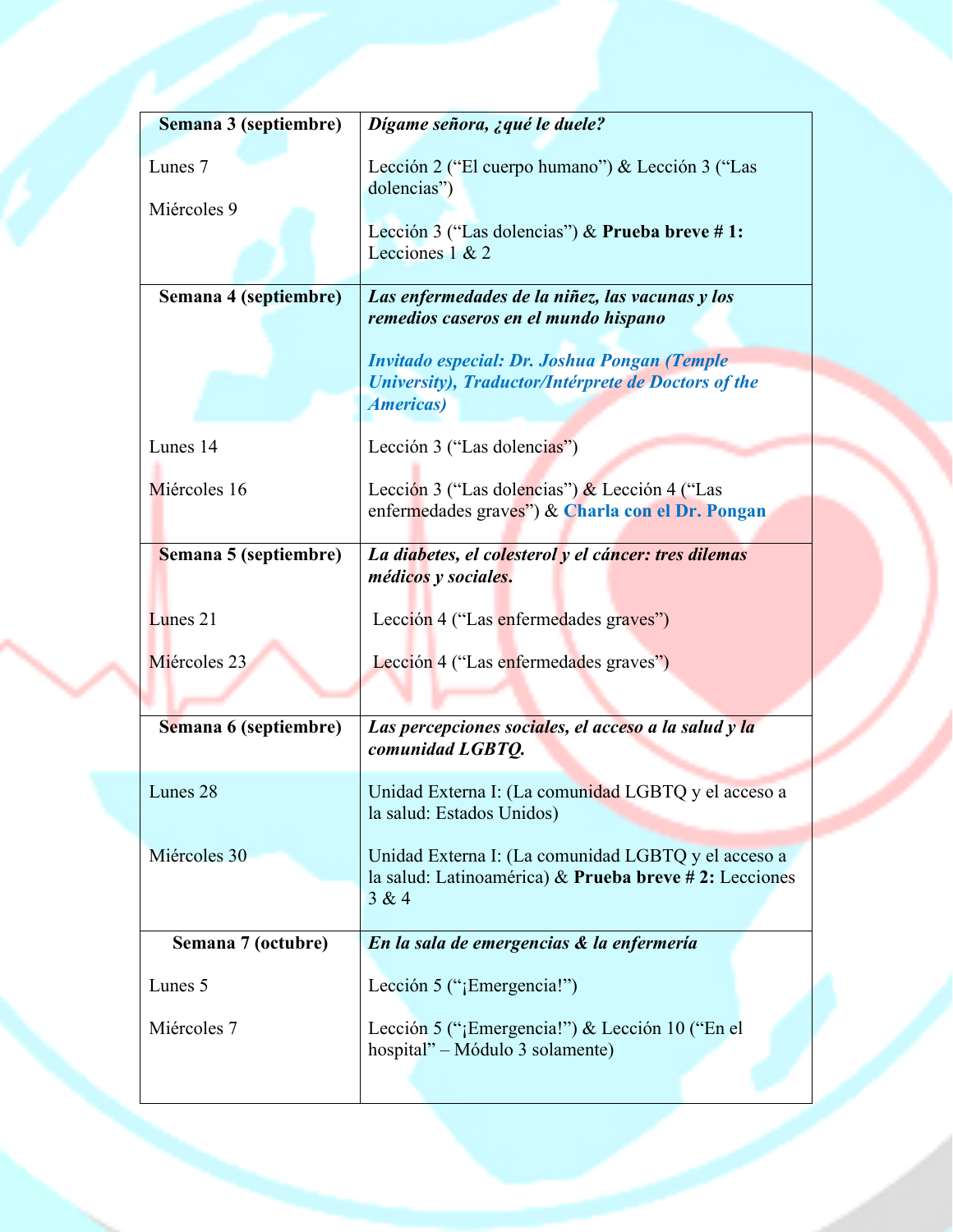| Semana 8 (octubre)    | Repaso & Proyecto de medio semestre                                                                                     |
|-----------------------|-------------------------------------------------------------------------------------------------------------------------|
| Lunes 12              | Lección 6 ("Repaso I") & Unidad Externa I                                                                               |
| Miércoles 14          | Proyecto de medio semestre: Lecciones 1-5 & Unidad<br>Externa I                                                         |
| Semana 9 (octubre)    | El (ab)uso de las drogas, la adicción y tratamiento(s).                                                                 |
| Lunes 19              | Lección 9 ("Los problemas de salud")                                                                                    |
| Miércoles 21          | Lección 9 ("Los problemas de salud")                                                                                    |
|                       |                                                                                                                         |
| Semana 10 (octubre)   | El 'nuevo' coronavirus: Percepciones, mitos,<br>¿politización?                                                          |
| Lunes 26              | Unidad Externa II (Casos representativos)                                                                               |
| Miércoles 28          | Unidad Externa II (Casos representativos)                                                                               |
| Semana 11 (noviembre) | La salud pública en la era de la pandemia                                                                               |
|                       | Invitada especial: Dra. Kathleen Bachynski,<br>Muhlenberg College, Programa de Salud Pública)                           |
| Lunes <sub>2</sub>    | Unidad Externa III (La salud pública: EE.UU. y el mundo<br>hispano) & Prueba breve #3: Lección 9 & Unidad<br>Externa II |
| Miércoles 4           | Unidad Externa III & Charla con la Dra. Bachynski                                                                       |
| Semana 12 (noviembre) | <i>¡Aliméntate sanamente!</i>                                                                                           |
|                       | Invitada especial: Dra. Aleida Ramírez, Universidad<br>Autónoma de Baja California, México, Facultad de<br>Medicina.    |
| Lunes 9               | Lección 7 ("La comida y la nutrición")                                                                                  |
| Miércoles 11          | Lección 7 ("La comida y la nutrición")                                                                                  |
|                       | Charla con la Dra. Ramírez                                                                                              |